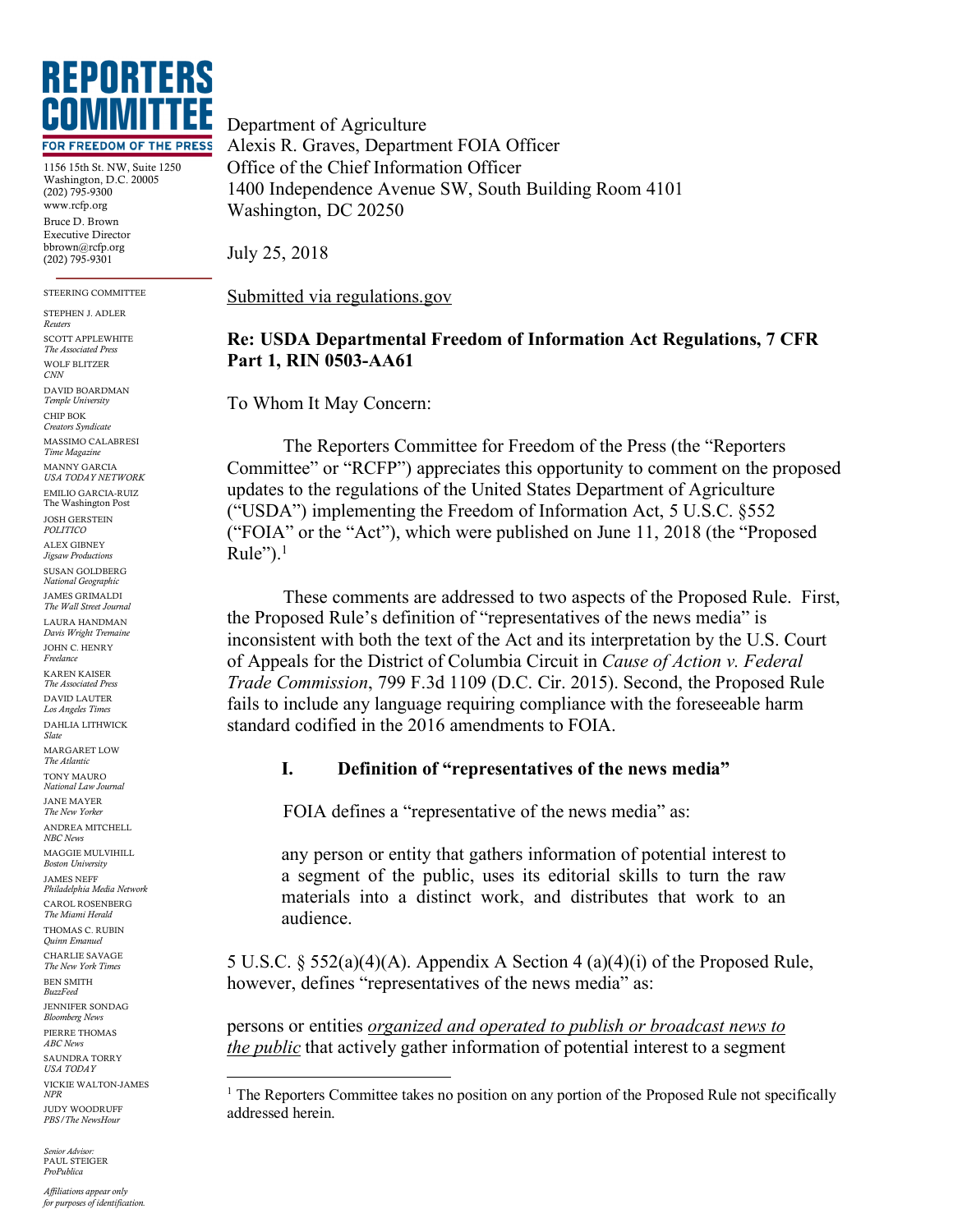of the public, uses their editorial skills to turn the raw materials into a distinct work, and distribute that work to an audience.

Proposed Rule, Appendix A Section 4 (a)(4)(i) (emphasis added). The Proposed Rule's divergence from the statute—possibly the result of reliance on outdated 1987 Office of Management and Budget ("OMB") Guidelines<sup>2</sup>—is unwarranted and should be revised to mirror the language of FOIA.

The D.C. Circuit has made clear that agencies cannot rely on the 1987 OMB Guidelines when they conflict with Congressional intent. In *Cause of Action*, the Court rejected the Federal Trade Commission's ("FTC") argument that a public interest group did not qualify as a "representative of the news media" under 5 U.S.C.  $\S$  552(a)(4)(A) because it did not show that its activities were especially organized around disseminating its work to an audience. 700 F.3d at 1124. The Court found "no basis for adding an 'organized and operated' requirement to the statutory definition" as Congress omitted the "organized and operated" language in enacting the statutory definition of "representative of the news media" in 2007. *Id.* at 1125. The Court further disagreed with the suggestion that a public interest organization sharing information with the media rather than directly to the public would not qualify as a "representative of the news media":

[W]hat is distributed must independently qualify as "distinct work" produced through the exercise of "editorial skills." But assuming that these other criteria are satisfied, there is no indication Congress meant to distinguish between those who reach their ultimate audiences directly and those who partner with others to do so, as some recognized journalistic enterprises do.

*Id.* (citations omitted).

The language of the Proposed Rule impermissibly narrows the scope of who may qualify as a "representative of the news media" contrary to Congressional intent, by requiring requesters to show they are a member of an entity "organized and operated" to publish news—a requirement found nowhere in FOIA. As *Cause of Action* makes clear, the definition of "representative of the news media" is not so limited. The Reporters Committee accordingly recommends that "organized and operated to publish or broadcast news to the public" in the Proposed Rule's definition of "representative of the news media" be removed.

## **II. Responses to requests and the foreseeable harm standard**

The Proposed Rule lacks any language regarding compliance with the foreseeable harm standard codified in the FOIA Improvement Act of 2016. <sup>3</sup> As amended, FOIA requires that an agency may withhold information "only if the agency reasonably foresees that disclosure would harm an interest protected by an exemption" or "disclosure is prohibited by law[.]" 5  $U.S.C.\S 552(a)(8)(A)(i).$ 

 <sup>2</sup> 52 Fed. Reg. 10012 (Mar. 27, 1987)

 $3$  Pub. L. No. 114-185 (2016).